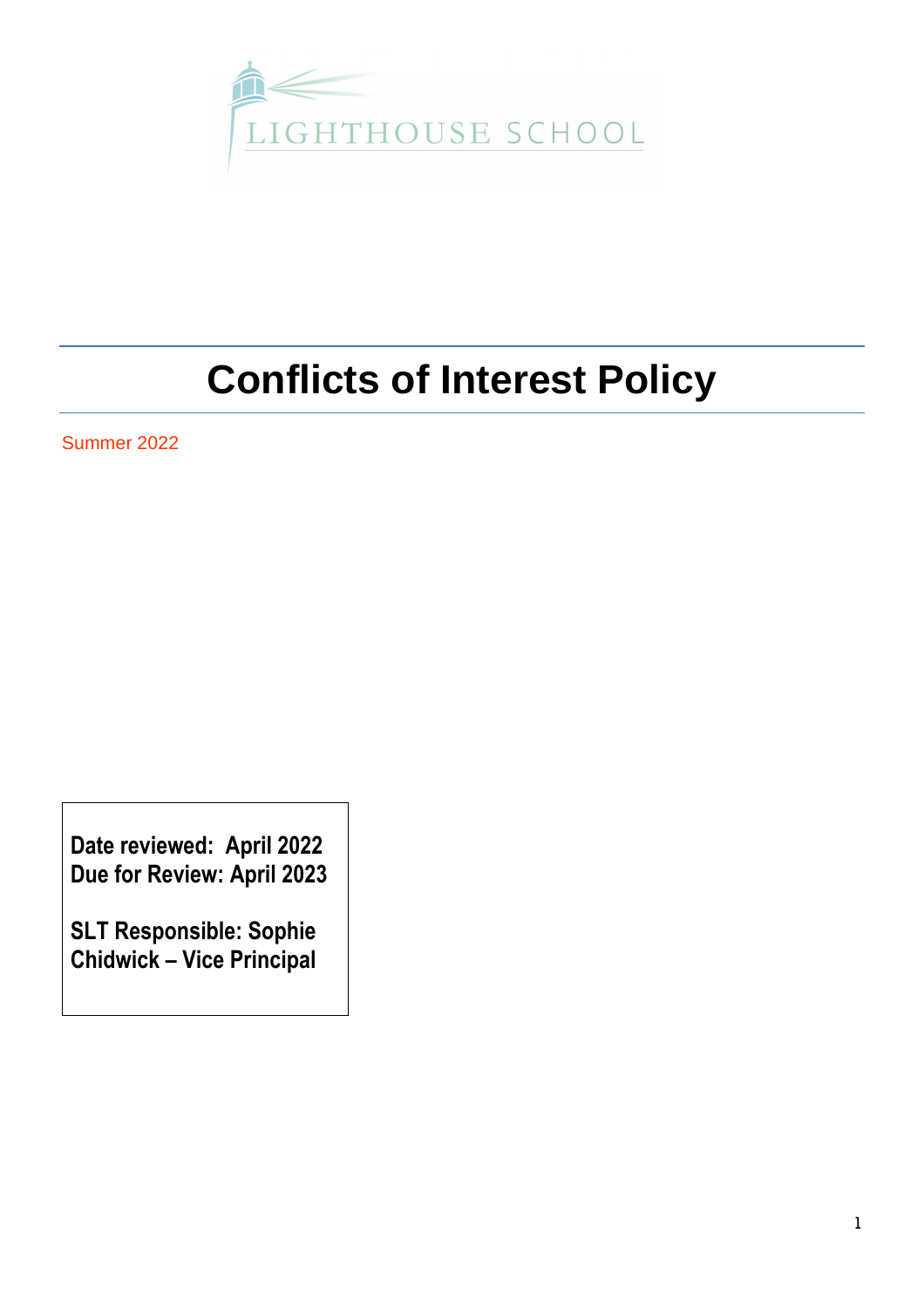# Contents

| This completed form must be returned to Tanya Collins by Friday 13 <sup>th</sup> May 2022  4 |  |
|----------------------------------------------------------------------------------------------|--|
|                                                                                              |  |
|                                                                                              |  |
|                                                                                              |  |
|                                                                                              |  |
|                                                                                              |  |
|                                                                                              |  |
|                                                                                              |  |
|                                                                                              |  |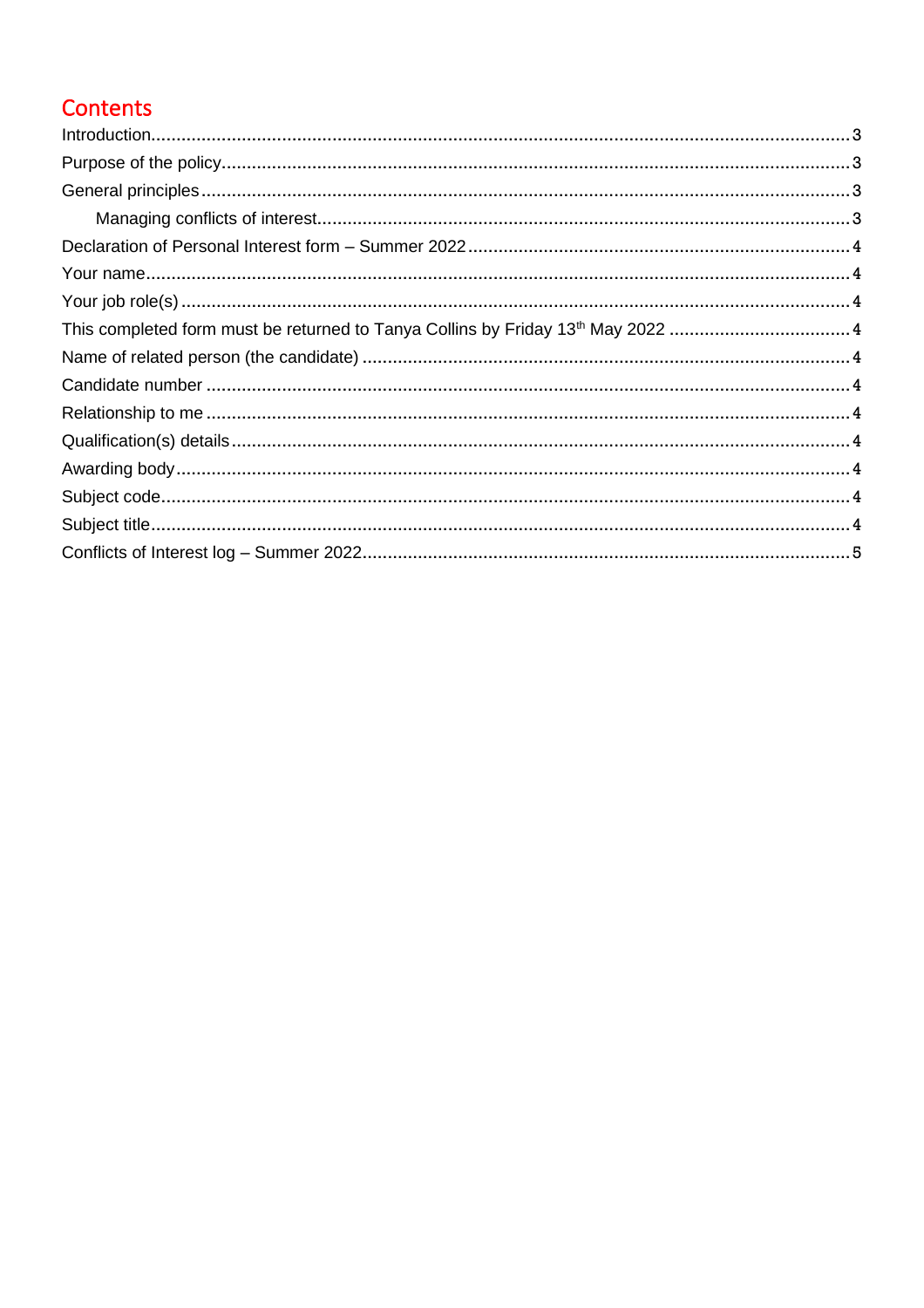#### <span id="page-2-0"></span>**Introduction**

Lighthouse School manages conflicts of interest in accordance with the JC[Q General Regulations for Approved](https://www.jcq.org.uk/exams-office/general-regulations/)  [Centres](https://www.jcq.org.uk/exams-office/general-regulations/) (section 5.3). Roles and responsibilities for normal delivery arrangements are detailed in the Exams Policy to ensure that awarding bodies are informed (where required) of any relevant conflict declared by members of centre staff and records are maintained that confirm the measures taken/protocols in place to mitigate any potential risk to the integrity of the qualifications affected before the published deadline for entries.

Our general centre policies regarding malpractice, maladministration and conflicts of interest have been reviewed to ensure they address the specific challenges of delivery in Summer 2022.

### <span id="page-2-1"></span>**Purpose of the policy**

This policy addresses how we are managing any potential conflicts of interest under the specific arrangements for delivery in Summer 2022.

#### <span id="page-2-2"></span>**General principles**

A process is in place to collect any declaration of personal interest from all staff involved in the arrangements for Summer 2022 and to manage any potential conflicts of interest.

Where reference is made to candidates, this includes any private candidates accepted by the centre

#### **Declaration process**

A Declaration of Personal Interest form for Summer 2022 will be sent by Tanya Collins in electronic format by email to all centre staff involved in the process

Staff will be required to

- confirm their understanding of what a personal interest in a candidate relates to
- declare no personal interest in any candidate
- declare a personal interest in a candidate and identify their role(s) in the arrangements
- confirm awareness of the need to maintain the confidentiality of the grades and endorsements determined by the centre
- return the completed declaration to Tanya Collins by Friday 13<sup>th</sup> May

#### <span id="page-2-3"></span>**Managing conflicts of interest**

- A Conflicts of Interest log for Summer 2022 will be maintained to record any potential conflicts of interest declared by centre staff
- The log will record the nature of potential conflict and a decision by Sophie Chidwick, SLT responsible for Exams, if this is deemed a potential risk to the integrity of the centre's assessments
- The log will record appropriate additional controls put in place to mitigate any potential risk to the integrity of the centre's assessments and to ensure fairness in later process reviews and appeals, carefully considering the need if to separate duties and personnel

Individual awarding body instruction/guidance will be followed if there is any change (for summer 2022) to their normal procedures for informing of conflicts of interest.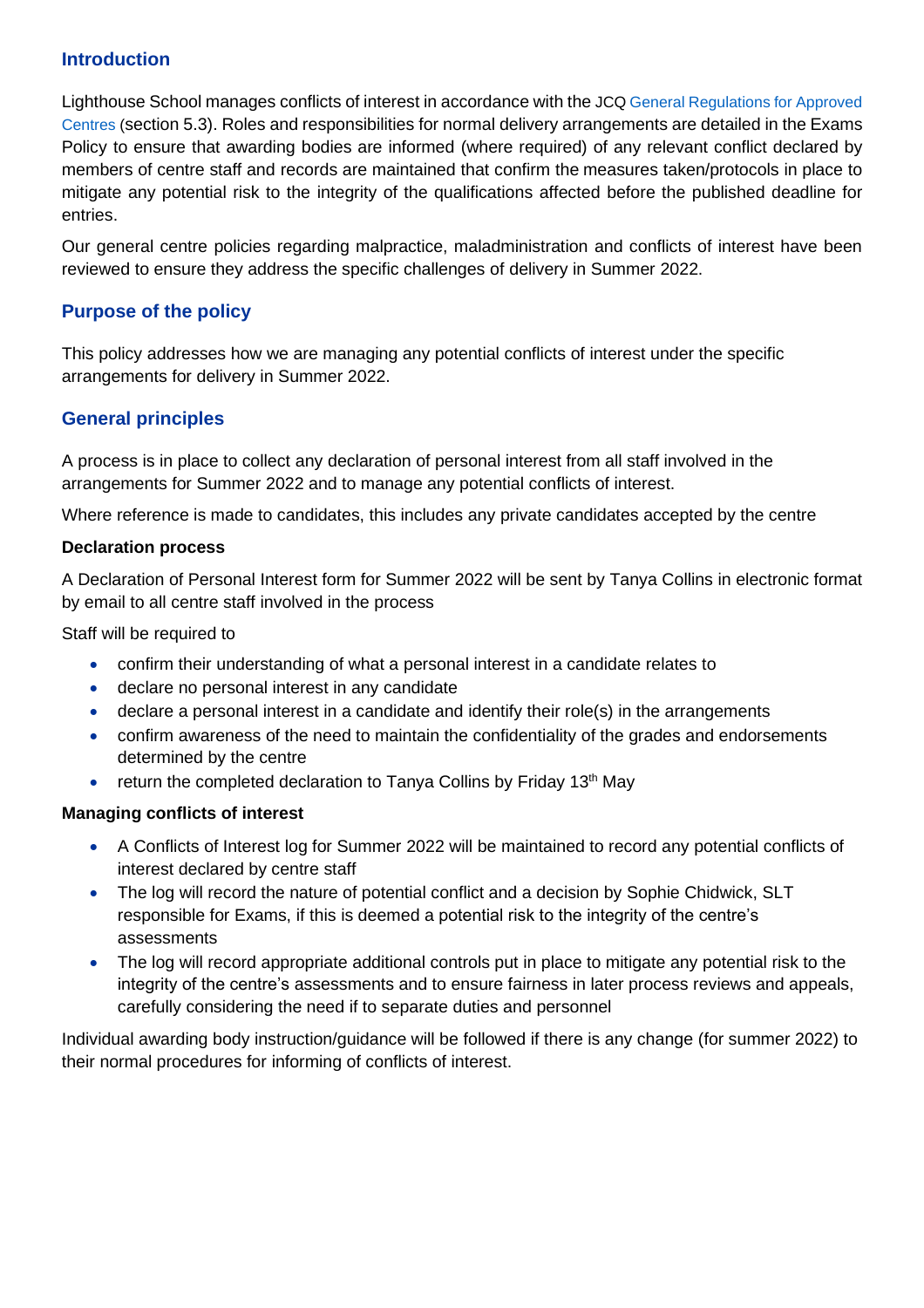#### <span id="page-3-0"></span>**Declaration of Personal Interest form – Summer 2022**

<span id="page-3-1"></span>

| Your<br>name | Your job |
|--------------|----------|
|              | role(s)  |

<span id="page-3-3"></span>This completed form must be returned to Tanya Collins by Friday 13<sup>th</sup> May 2022

Confirm your understanding: (Please tick the box to confirm a statement)

- <span id="page-3-2"></span> $\Box$  I understand that a personal interest relates to a candidate who is a member of my family (which includes stepfamily, foster family and similar close relationships) or close friends and their immediate family (e.g. son/daughter)
- $\Box$  I also understand that a personal interest may also relate to any member of centre staff (who has been entered for a qualification at this centre as a last resort where the member of centre staff is unable to find another centre) for whom a teacher assessed grade will be determined

You must declare all statements that apply to you: (Please tick the box to confirm a statement)

- $\Box$  I have no personal interest in a candidate to declare
- $\Box$  I declare a personal interest in a candidate who is part of a class or cohort for whom I will be:
	- $\Box$  Determining teacher assessed grades including consideration of evidence and how that evidence informs these grades in accordance with our Centre Policy
	- $\Box$  Keeping records of any discussions with candidates around the evidence on which grades will be based
	- $\Box$  Producing assessment records that explain the determination of the final teacher assessed grades
	- $\Box$  Safely retaining copies of candidates' work and any mark records
	- $\Box$  Involved in the internal quality assurance processes that are in place
	- $\Box$  Collating grades for all classes/cohorts in preparation for submission to the awarding body/bodies
	- $\Box$  Inputting grades through the awarding body/bodies grade submission system/systems
	- $\Box$  Completing the Head of Centre declaration(s) to finalise the submission of grades
	- $\Box$  Involved in reviews of centre processes and the appeals process

(Where more than one related person, please complete a separate form)

<span id="page-3-10"></span><span id="page-3-9"></span><span id="page-3-8"></span><span id="page-3-6"></span><span id="page-3-5"></span><span id="page-3-4"></span>

| Name of related person (the<br>candidate) |                  |              |                       |  |
|-------------------------------------------|------------------|--------------|-----------------------|--|
| Candidate number                          |                  |              | Relationship<br>to me |  |
| Qualification(s)                          | Awarding<br>body | Subject code | Subject title         |  |
| details                                   |                  |              |                       |  |

#### <span id="page-3-7"></span>**Signature to confirm declaration**:

By signing here, I am also confirming I am aware of the need to maintain the confidentiality of the grades and endorsements determined by the centre which must not be given to candidates or parents/carers before the issue of results by the awarding bodies

#### **Date declaration form completed and signed**:

You will be informed of any additional controls put in place that directly affect you/your role to mitigate any potential risk to the integrity of the centre's assessments and to ensure fairness in later process reviews and appeals

**This record will be retained until the published deadline for appeals has passed or until any on-going appeal, malpractice investigation or other results enquiry has been completed, whichever is later**